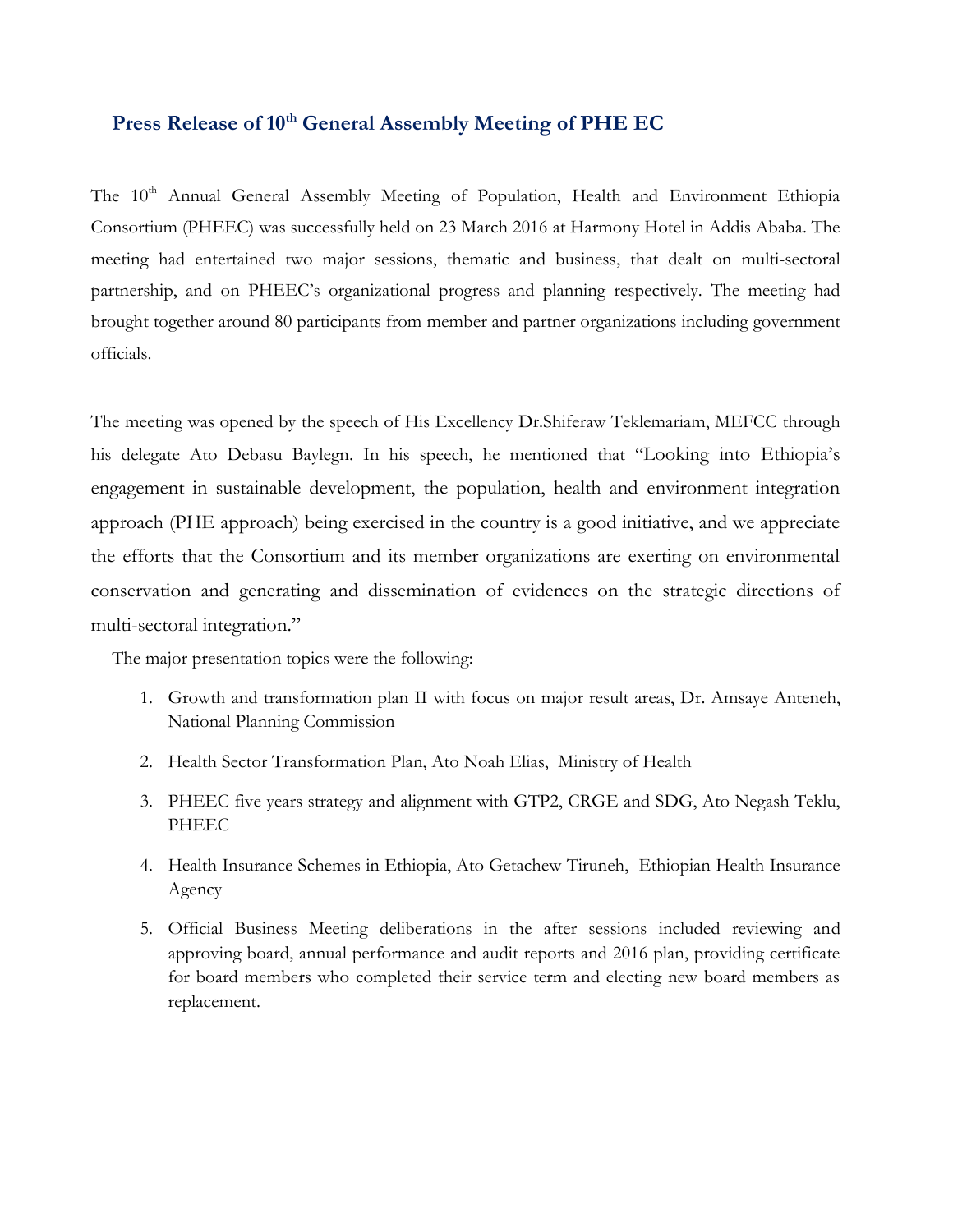

Group photon of PHEEC  $10^{th}$  GA participants

The establishment of monitoring and evaluation as separate system in the government structure was key lesson drawn from presentation of the National Planning Commission. Likewise, participants have explained that, the focus given by ministry of health on health sector transformation in ensuring quality and equity in health services are very crucial. In this regard, participants raised the issue of affording and delivering quality health services in ensuring equity and quality as key concerns. In relation to the new health insurance scheme, governance related concerns were raised. Similarly, the presentation of PHEEC strategy alignment with development plans and the emphasis on the need of multi-sectoral partnership in achieving the sector and national level set targets was considered as key lessons for others in developing their interventions and plans.

In general, all the sessions were followed by thorough discussions and resulted into important decisions. The major decisions were made in the business sessions in the presence and active participation of majority of General Assembly members.